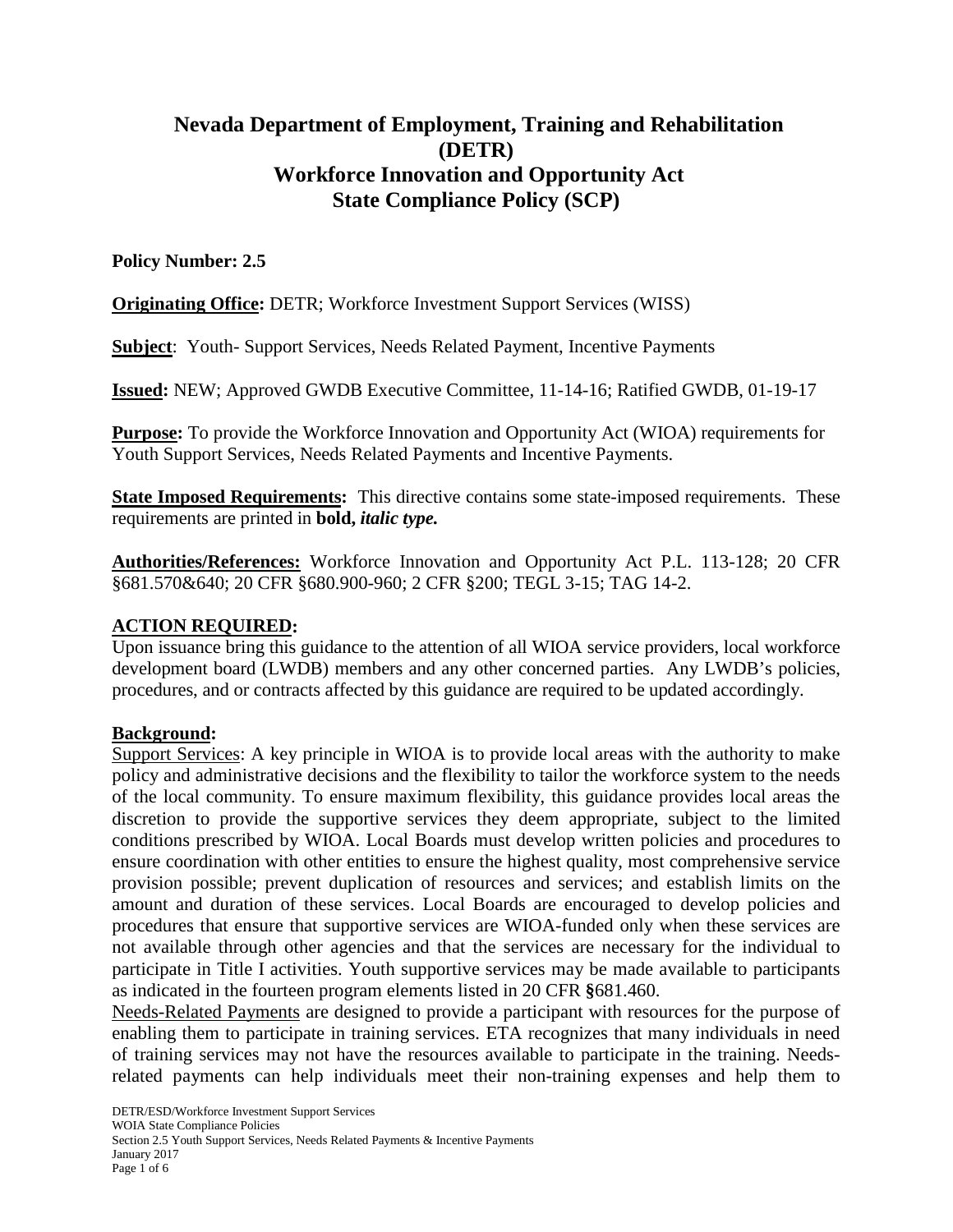complete training successfully. According to section  $134(d)(3)(B)$  of WIOA, a participant must be enrolled in a training program described in section 134(c)(3) of WIOA in order to receive needs-related payments.

Incentive payments to youth participants are permitted for recognition and achievement directly tied to training activities and work experiences.

## **Policy and Procedure:**

#### **Support Services (20 CFR 681.570)**

Supportive services for youth, as defined in WIOA sec. 3(59), are services that enable an individual to participate in WIOA activities. These services include, but are not limited to, the following:

- (a) Linkages to community services;
- (b) Assistance with transportation;
- (c) Assistance with child care and dependent care;
- (d) Assistance with housing;
- (e) Needs-related payments;
- (f) Assistance with educational testing;
- (g) Reasonable accommodations for youth with disabilities;
- (h) Legal aid services;
- (i) Referrals to health care;

(j) Assistance with uniforms or other appropriate work attire and work-related tools, including such items as eyeglasses and protective eye gear;

(k) Assistance with books, fees, school supplies, and other necessary items for students enrolled in postsecondary education classes; and

(l) Payments and fees for employment and training-related applications, tests, and certifications.

#### **(WIOA sec. 3(59))**

The term ''supportive services'' means services such as transportation, child care, dependent care, housing, and needs-related payments that are necessary to enable an individual to participate in activities authorized under this Act.

NOTE: Needs related Payments are available only to Youth ages 18-24 and enrolled in WIOA youth services.

#### **Support Services Participant Eligibility (20 CFR §680.910)**

(a) Supportive services may only be provided to individuals who are:

(1) Participating in career or training services as defined in WIOA sec. 134(c)(2) and  $(3)$ ; and

(2) Unable to obtain supportive services through other programs providing such services.

(b) Supportive services only may be provided when they are necessary to enable individuals to participate in career service or training activities.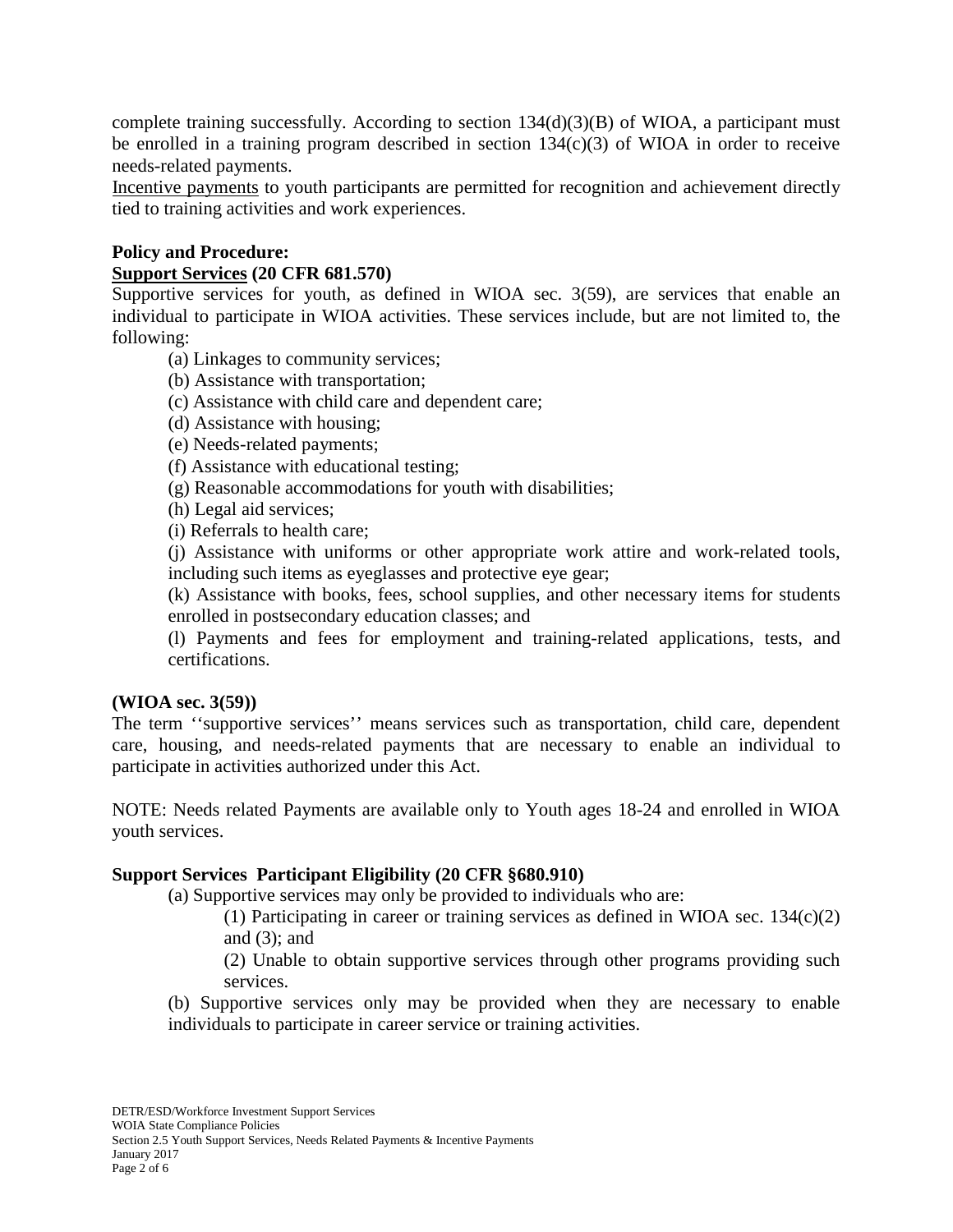## **Support Service Limitations (20 CFR §680.920)**

(a) Local WDBs may establish limits on the provision of supportive services or provide the one-stop center [American Job Center of Nevada] with the authority to establish such limits, including a maximum amount of funding and maximum length of time for supportive services to be available to participants.

(b) Procedures also may be established to allow one-stop centers to grant exceptions to the limits established under paragraph (a) of this section.

## **Needs Related Payments**

As described in WIOA sec.  $129(c)(2)(G)$  and WIOA sec.  $3(59)$  supportive services include needs-related payments. Needs-related payments provide financial assistance to participants for the purpose of enabling them to participate in training and are a supportive service authorized by WIOA sec. 134(d)(3). Unlike other supportive services, in order to qualify for needs related payments a participant must be enrolled in training.

## **Training Delay (20 CFR §680.960)**

Needs-related payments may be paid while a participant is waiting to start training classes provided the participant has been accepted in a training program that will begin within thirty (30) calendar days. Local areas may extend the 30 day period on an exception basis to address appropriate circumstances. *If local areas choose to do so, the availability of such extension and circumstance must be noted in policy. Documentation for the extension must be noted in Management Information System (MIS) comments/case notes, and be kept in the participant's case file. Reference MIS Data and Performance Desk Reference Guide at*

*[http://detr.state.nv.us/worforce\\_investment\\_pages/workforceinvestment.htm](http://detr.state.nv.us/worforce_investment_pages/workforceinvestment.htm) for proper use of the HOLD tab as part of the training delay.*

# **Youth Incentive Payments (20 CFR** §**681.640)**

Incentive payments to youth participants are permitted for recognition and achievement directly tied to training activities and work experiences. The local program must have written policies and procedures in place governing the award of incentives and must ensure that such incentive payments are:

(a) Tied to the goals of the specific program;

(b) Outlined in writing before the commencement of the program that may provide incentive payments;

- (c) Align with the local program's organizational policies; and
- (d) Are in accordance with the requirements contained in 2 CFR part 200.

Monetary payment may be given to a WIOA Youth participant for successful participation and achievement of expected outcomes as defined in the Individual Service Strategy (ISS) upon completion of established benchmarks or upon final program completion. Incentives may be used to retain youth in a program and must be tied to training, education, or work readiness. Such achievements must be documented in the participants file as the basis for an incentive payment. Guidelines for the payment of incentives to youth participants must be described in local policy.

NOTE: Supportive Services may be provided to individuals enrolled in the Youth program and per LWDB policy, for at least one year after the date of exit from the WIOA program, provided the service is necessary to retain employment or continue in a post-exit training program, and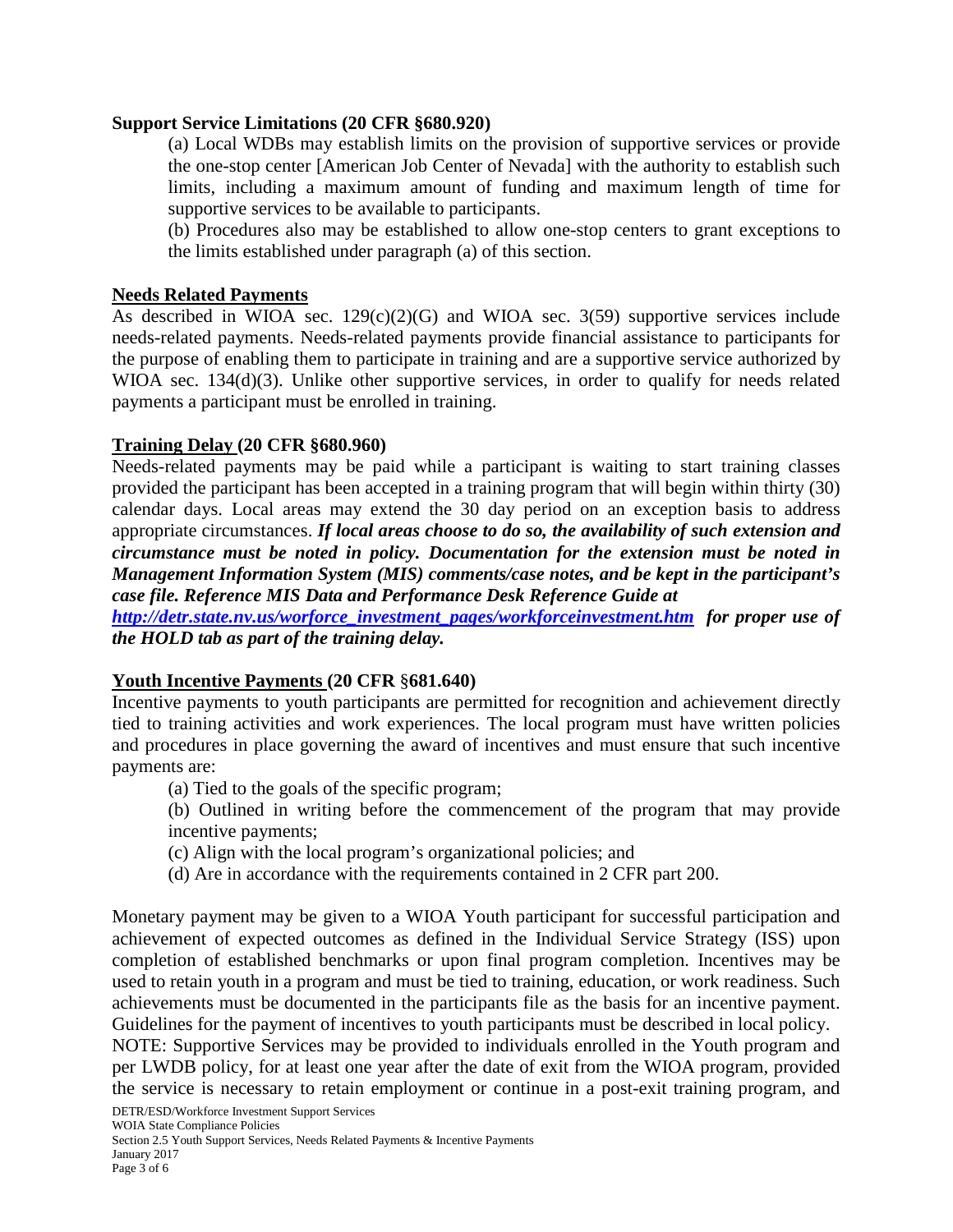there is a financial need documented in the participant file. Follow-up services may be provided beyond 12 months at the state and LWDB discretion.

# **SUPPORTIVE SERVICE PROHIBITIONS (2 CFR** §**200; WIOA sec. 181, 184)**

- 1. Payment toward goods or services incurred or received prior to the participant's enrollment in WIOA is prohibited.
- 2. Fines and penalties may not be paid with WIOA funds under any circumstances.
- 3. WIOA funds cannot be used to cover the cost of certain legal fees. *If this type of assistance is contemplated, and as appropriate as per federal regulation, the LWDB must approve by entering a comment/case note into the MIS as appropriate.*
- 4. Bad debts cannot be paid with WIOA funds; debts meet this definition at the point they are turned over to a collection agency for further action.
- 5. Interest expense cannot be paid with WIOA resources. Revolving credit payments or other periodic loan payments are normally comprised of both interest and principal.
- *6. Payments for real or personal property that bears title (i.e. - automobiles, homes, etc.) cannot be made with WIOA funds.*
- 7. The purchase of goods or services that are illegal under any federal, state, local, or municipal law or statute cannot be made with WIOA funds.
- 8. The purchase of tobacco products, alcoholic beverages or firearms is prohibited.
- 9. WIOA funds cannot be used to pay for union dues.
- 10. WIOA funds cannot be used to pay deposits, rental or otherwise.
- 11. WIOA funds may not be used for foreign travel *or training.*
- 12. Payments for participant memberships, dues and subscriptions are not allowed unless it is a specific requirement of a training program, or necessary and reasonable as a condition of employment.
- 13. Entertainment costs. Costs of entertainment, including amusement, diversion, and social activities and any associated costs (such as tickets to shows or sports events, meals, lodging, rentals, transportation, and gratuities) are unallowable, except where specific costs that might be otherwise considered entertainment have a programmatic purpose and are authorized either in the approved budget for the federal award or with prior written approval of the federal awarding agency. (2 CFR 200.438, 2 CFR 215, 2 CFR 230)

# **LWDB Policy Requirements Summary**

Each item provided must be documented thoroughly in case notes/Comments and all accompanying paperwork retained in the participant case file. Description must provide enough information to determine what is being purchased or authorized, the price, duration if applicable and narrative documenting that the costs are reasonable and necessary.

# **Boards Must Have Written Policy Defining the following per 20 CFR §681.570 and TEGL 3-15, unless otherwise stated below:**

- Define all Support Service that are to be administered in the local area (reference list at 20 CFR §681.570 which may not be all inclusive), include an acceptable description of each support service.
- Define "necessary to enable an individual to participate" and how the need and rational will be documented in Individual Service Strategy (ISS) and Management Information System (MIS) comments/case notes.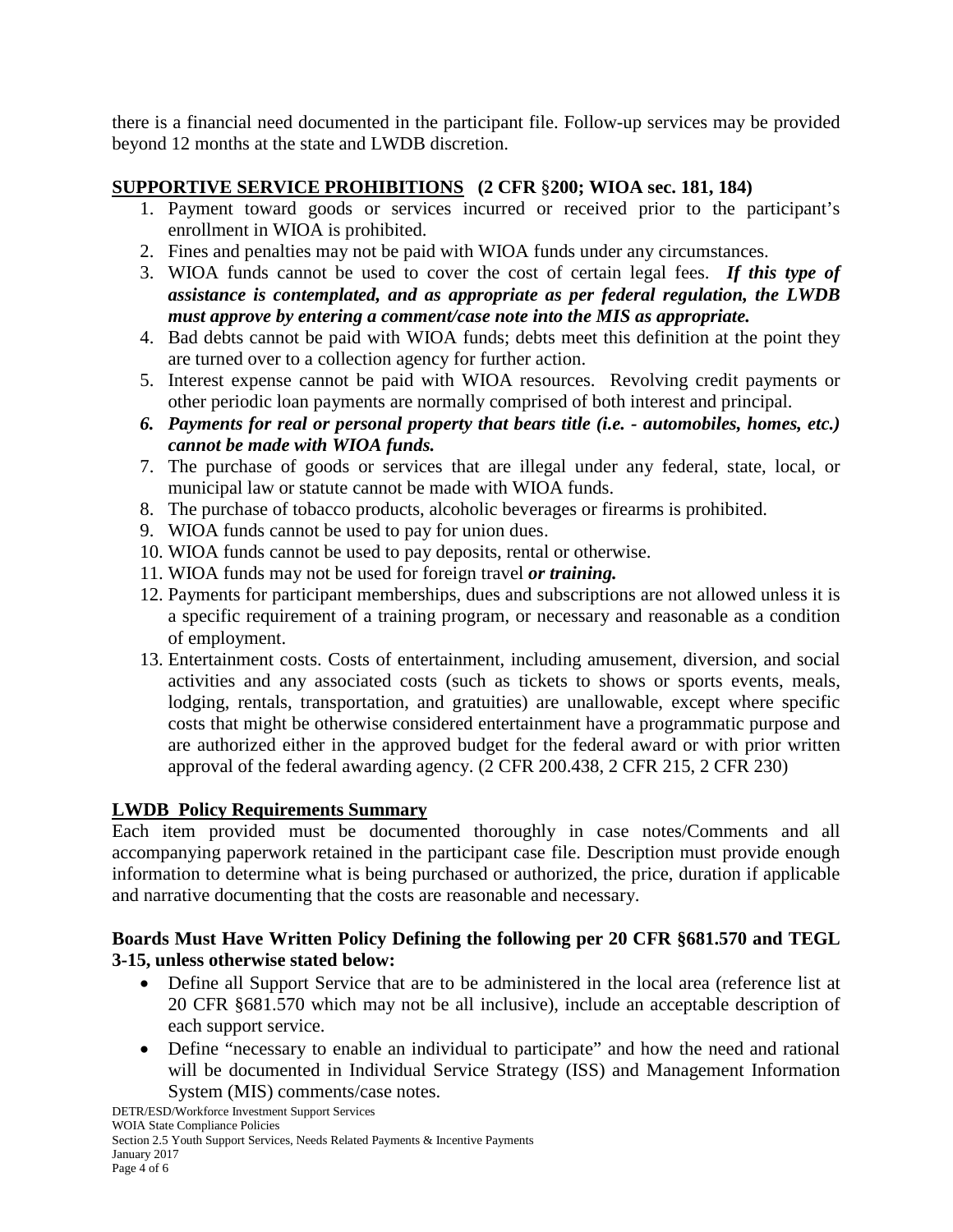- Address coordination of available resources in the local area including referral procedures and how it will be documented in MIS Comments/case notes.
- Define how each type of support service will be funded. (WIOA sec. 184)
- Include LWDB limitations on maximum amount of funding and or maximum length of time, if applicable. Policy must include how the established limits will be applied consistently for all participants. (20 CFR §680.920)
- *Address the procedure for use of MIS Sector Tab. Reference TAG 14- 2 [http://detr.state.nv.us/worforce\\_investment\\_pages/TechnicalAssistanceGuides/TAG\\_](http://detr.state.nv.us/worforce_investment_pages/TechnicalAssistanceGuides/TAG_14-2.pdf) [14-2.pdf](http://detr.state.nv.us/worforce_investment_pages/TechnicalAssistanceGuides/TAG_14-2.pdf) where applicable.*
- Policy must include the procedure for handling unclaimed gift cards/items used in supplying support services and include a return policy addressing unopened and opened/used items. (WIOA sec. 184)
- Address what support services may be provided once participants have exited and entered follow-up service and include when participants are no longer eligible for support services.
- Address participant training attendance verification requirements before issuing support services.
- Local boards must have written policy and ensure that needs-based payments are made in a manner consistent with 20 CFR §680.930 through 680.970. Unlike other supportive services, in order to qualify for needs-related payments a participant must be enrolled in a training service. The provision of needs-related payments is a discretionary local area activity. The policy must define participant eligibility, any established limitations, determine level of payment, MIS and file data requirements, and applicable limitations.
- Address prohibited items as listed above and as described legislation. (2 CFR 200.100- 521, WIOA sec. 181, 184)
- Outline youth incentive requirements in purchasing of, payment of and storage of (i.e. gift cards), per 20 CFR §681.640 and 2 CFR part 200 including eligibility, documentation and MIS data requirements.

*NOTE: Best financial practices include validation by signature of the participant for all support service items including receipts of goods.* 

# *Participant Case File Requirements*

*The participant case file must contain at a minimum and per Local Board requirements;*

• *All financial documentation including, quote if any, purchase order/requisition, receipts, time frames if applicable and additional documentation to support the purchase for this participant. (i.e. rental assistance would require some form of documentation to tie the individual to the rental property)*

*Required MIS Case Note/Comment*

- *Reference MIS Data and Performance Desk Reference Guide for specific data entry requirements at:*
	- *[http://detr.state.nv.us/worforce\\_investment\\_pages/workforceinvestment.htm](http://detr.state.nv.us/worforce_investment_pages/workforceinvestment.htm)*
- *MIS comments/case notes sufficient to determine what was purchased, from where, the cost, for what purpose the purchase was made and the date range, if applicable, it represents.*